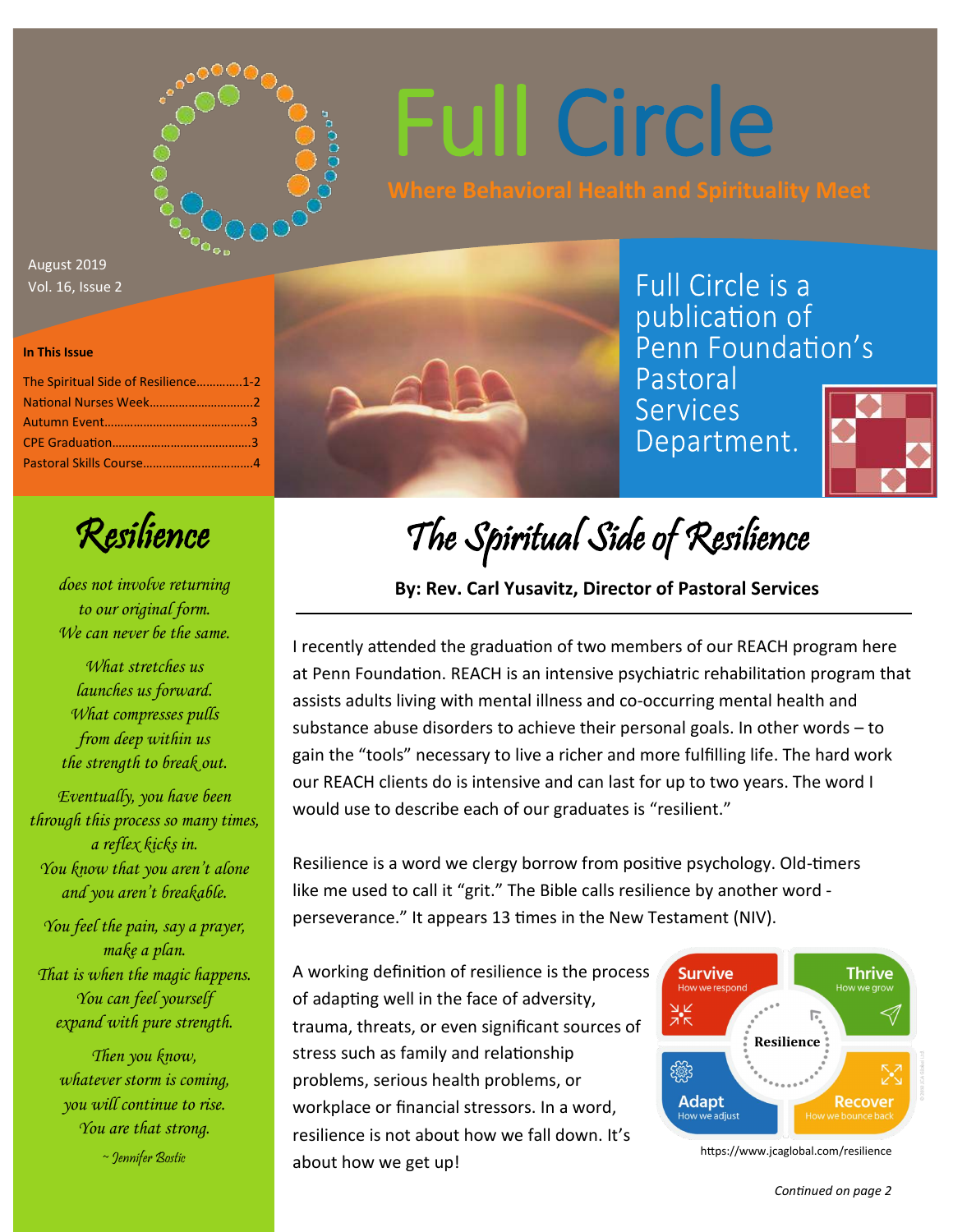

The Bible tells us this about our capacity for resilience in passages like these:

 \* We are all created beloved in God's image (Gen. 1:27 & 5:3) \* God seeks the best for us (Jer. 29:11 & Psalm 20:4) \* We always have the capacity to hope for things unseen in the present moment (Rom. 12:12, Eph. 1:18, Heb. 6:19 & 10:23)

No two people are resilient in the same way, but each person needs a personal strategy to "bounce back," another metaphor for resilience.

**Resilience** 

God's creation can also teach us something important about resilience too. Consider the paradox of flexibility: "The oak tree breaks while the willow bends."

Resilience also holds these paradoxes as true:

- ◆ Let yourself experience strong emotions while also realizing you may need to avoid experiencing them at certain times in order to continue functioning
- \* Step forward and take decisive action to deal with your problems while also stepping back to rest and reenergize yourself

Resilience is very different than being numb. Resilience means you experience, you feel, you fail, you hurt. You fall. But, you keep going.

- \* Spend time with loved ones to gain support and encouragement while also learning how to nurture yourself
- \* Rely on others while also learning to rely on yourself

To paraphrase the "Serenity Prayer," resilience teaches us to know the difference between the things we need to accept and the things we can actually change. May we all enjoy a resilient life!

# National Nurses Week





National Nurses Week was May 6-12, 2019. Penn Foundation chaplains were available to bless the hands of nurses at Penn Foundation and Grand View Health. Here, Chaplain Lorene Derstine blesses the hands of two Grand View nurses.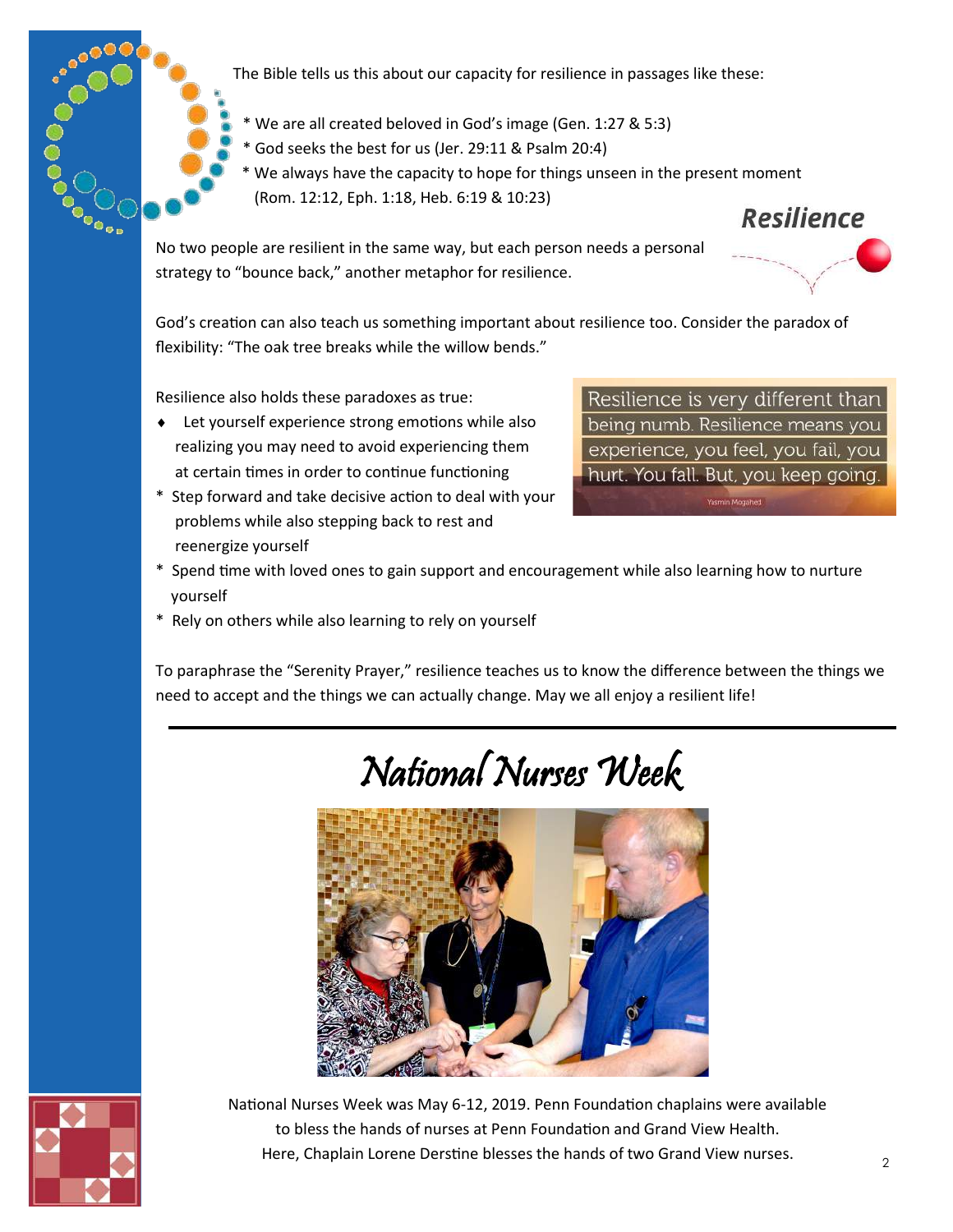# Join Us for an evening of conversation with **RYANLEAE**

## **Former College and NFL Quarterback Mental Health Advocate**

## **Tuesday, September 24th, 2019**

**The Autumn Event benefits** Penn Foundation, which brings hope and healing to over 19,000 people each year.

7:30 PM **Pennridge High School** (1228 N. Fifth Street, Perkasie)



**TICKETS: \$25 or 4 for \$75** www.PennFoundation.org 267.404.5937

Six Students Graduate from CPE Program

Six students graduated from Penn Foundation's Clinical Pastoral Education (CPE) program. CPE is a form a theological education for seminarians, clergy, and laity that takes place both in a classroom and a clinical setting. It is required for certification as a chaplain or pastoral counselor. The CPE program at Penn Foundation is unique because all clinical placements incorporate a behavioral healthcare perspective.

Students completed 400 hours of supervised ministry in several of Penn Foundation's programs as well as Grand View Hospice, CityTeam Chester, and Success Rehabilitation Services. They also completed 100 hours of structured educational activities including case studies, reflection papers, learning goals, selfevaluations, and four hours per week of individual and group supervision.



Pictured (left to right) are CPE graduates John Hoy, Paul Auckland, Fred Bartholomew, Kathleen McCauley, Linda Wisser, John Walsh, and Rev. Dr. Carl Yusavitz, Penn Foundation's Director of Pastoral Services and certified CPE Educator.

3